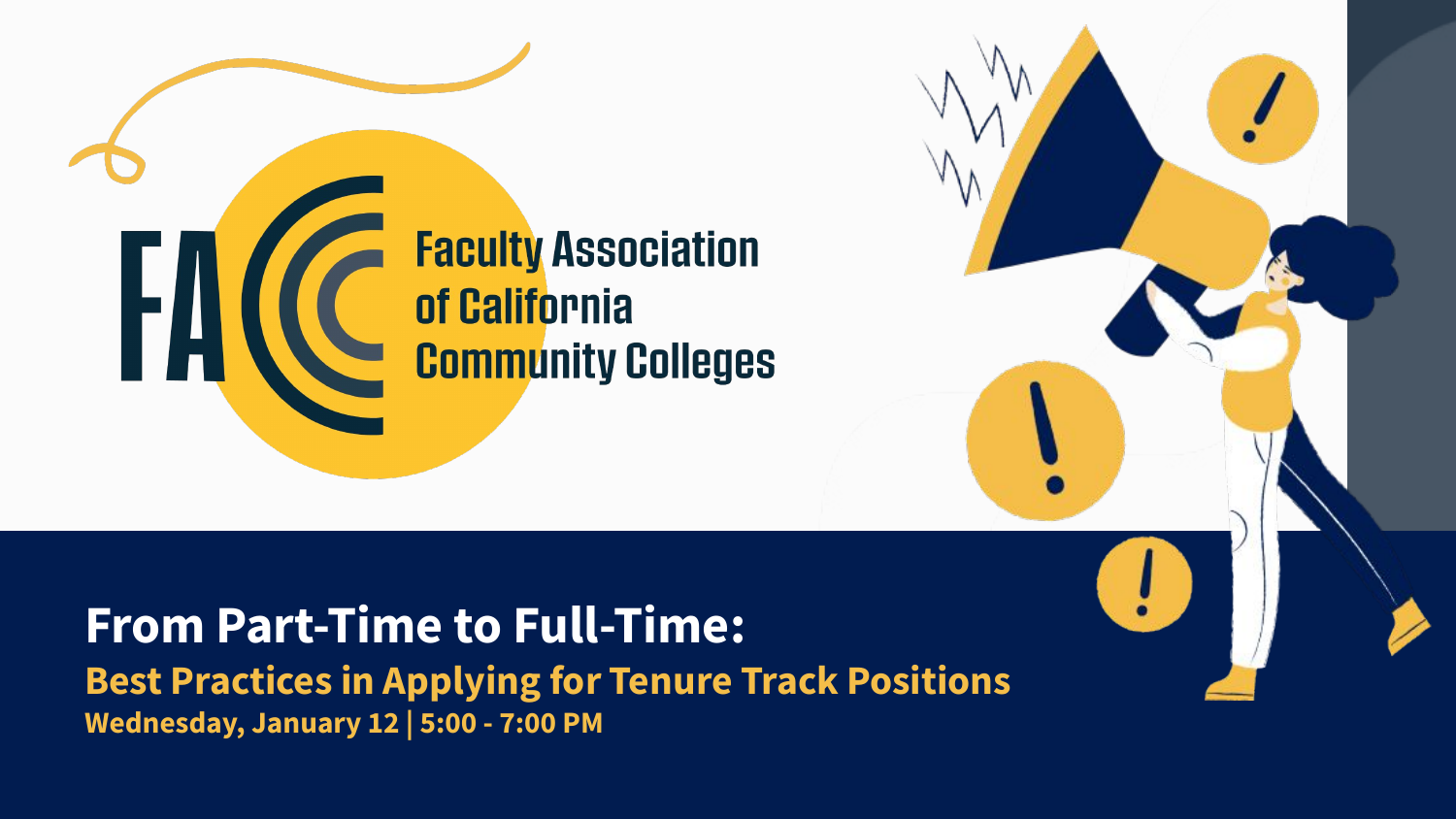#### **From Part-Time to Full-Time: Best Practices in Applying for Tenure Track Positions**

This workshop will focus on the application process, interview preparations revolving around Diversity, Equity, and Inclusion questioning, and teaching demos.

An experienced panel of faculty members who have been through the process will share their thoughts and best practices with attendees.

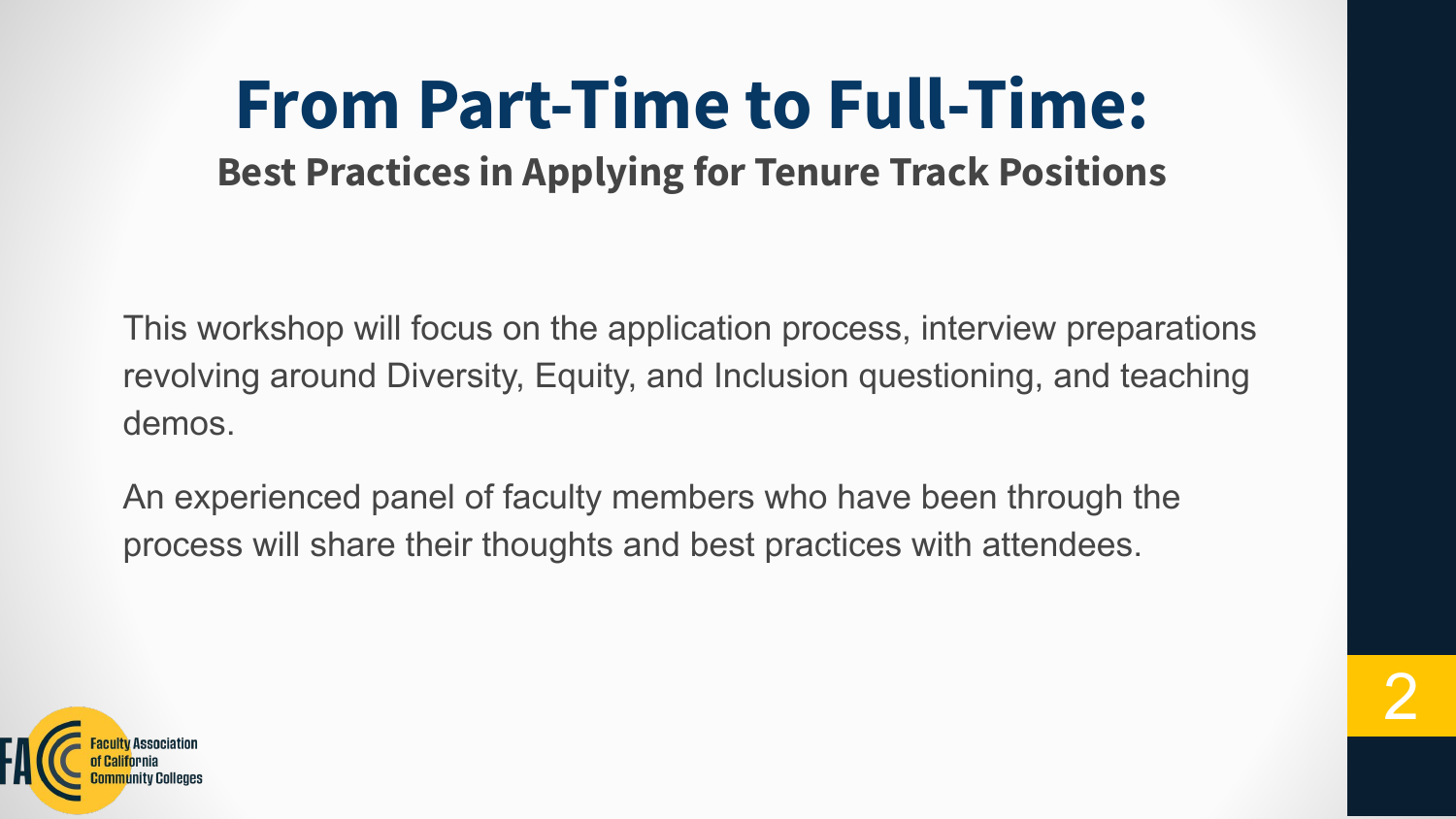#### **Moderator:**

• **Linda Sneed**, Cosumnes River College, [lagrump@gmail.com](mailto:lagrump@gmail.com)

**Panelists:**

- **Andrew Aleman, College of the Desert | [andrewcaleman@gmail.com](mailto:andrewcaleman@gmail.com)**
- **Cornelia Alsheimer,** Santa Barbara City College | cornelia\_alsheimer@hotmail.com
- Mohamed Sharif-Idiris, Southwestern College | [idiris.sd@gmail.com](mailto:idiris.sd@gmail.com)
- **Oranit Limmaneeprasert**, American River College | [oranitlim@gmail.com](mailto:oranitlim@gmail.com)
- **Wendy Brill-Wynkoop**, College of the Canyons | brillwynkoop@gmail.com

For additional questions please contact FACCC Part-Time Committee Chair Raymond Brennan at brennanraymond@fhda.edu 3

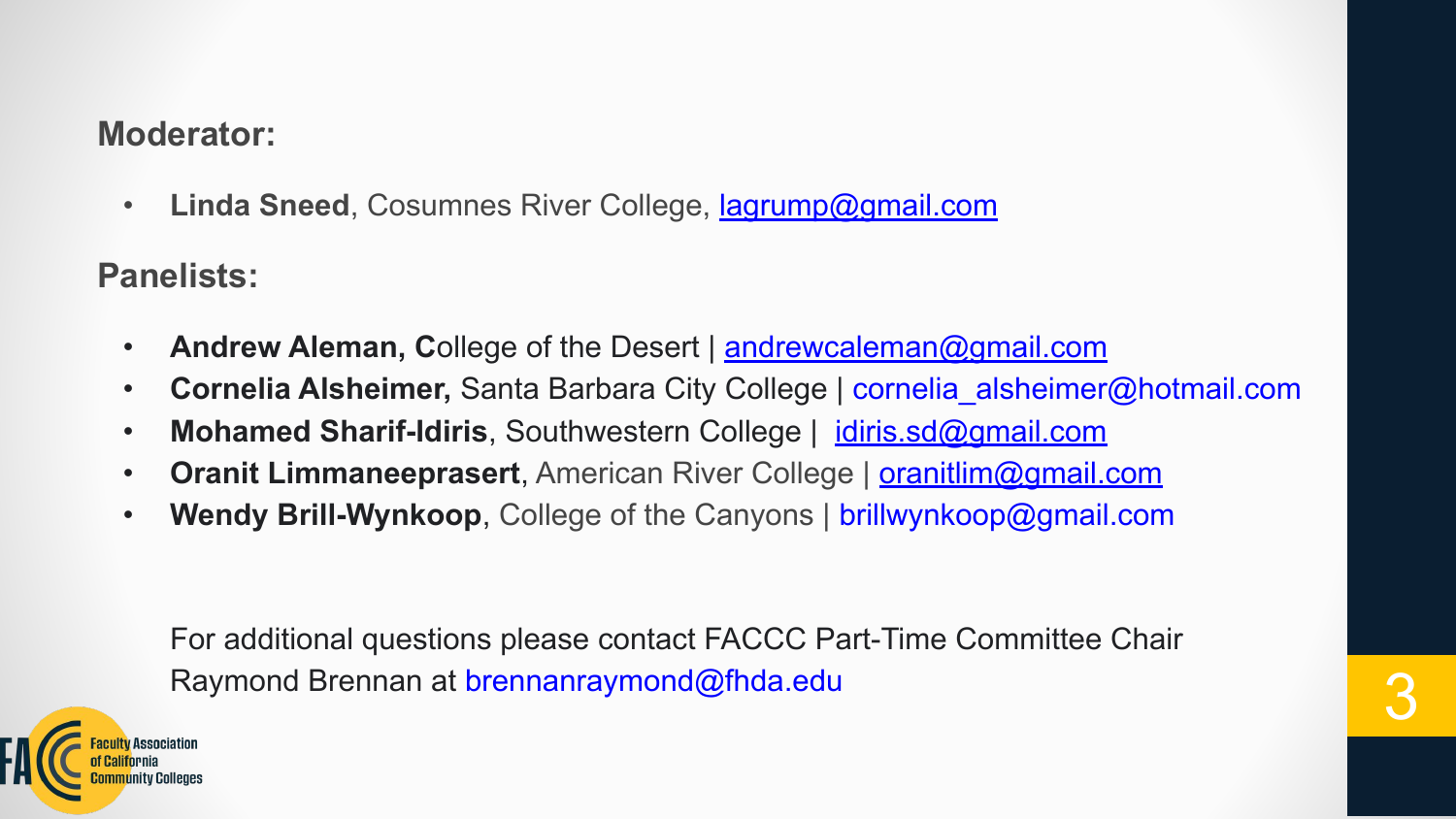### **The Process**

- **[Minimum qualifications](https://www.cccco.edu/-/media/CCCCO-Website/About-Us/Divisions/Educational-Services-and-Support/Academic-Affairs/What-we-do/Curriculum-and-Instruction-Unit/Minimum-Qualifications/cccco-2021-report-min-qualifications-a11y.pdf?la=en&hash=AB424D9D2AEDEEBE2A54757BF58ABFC2B852A2F9) vs. desirables**
- **Disciplines**
- How do you learn about positions?
	- [CCC Registry](https://www.cccregistry.org/jobs/index.aspx)
	- Networking
	- Reach out to department chairs
- Local differences in HR policies and processes
	- $\circ$  AP/BP 7120
	- The process should be transparent
- Selection Committee
	- Faculty, non-discipline-specific faculty, administrators, staff
	- Committee size
	- Screening & screening criteria

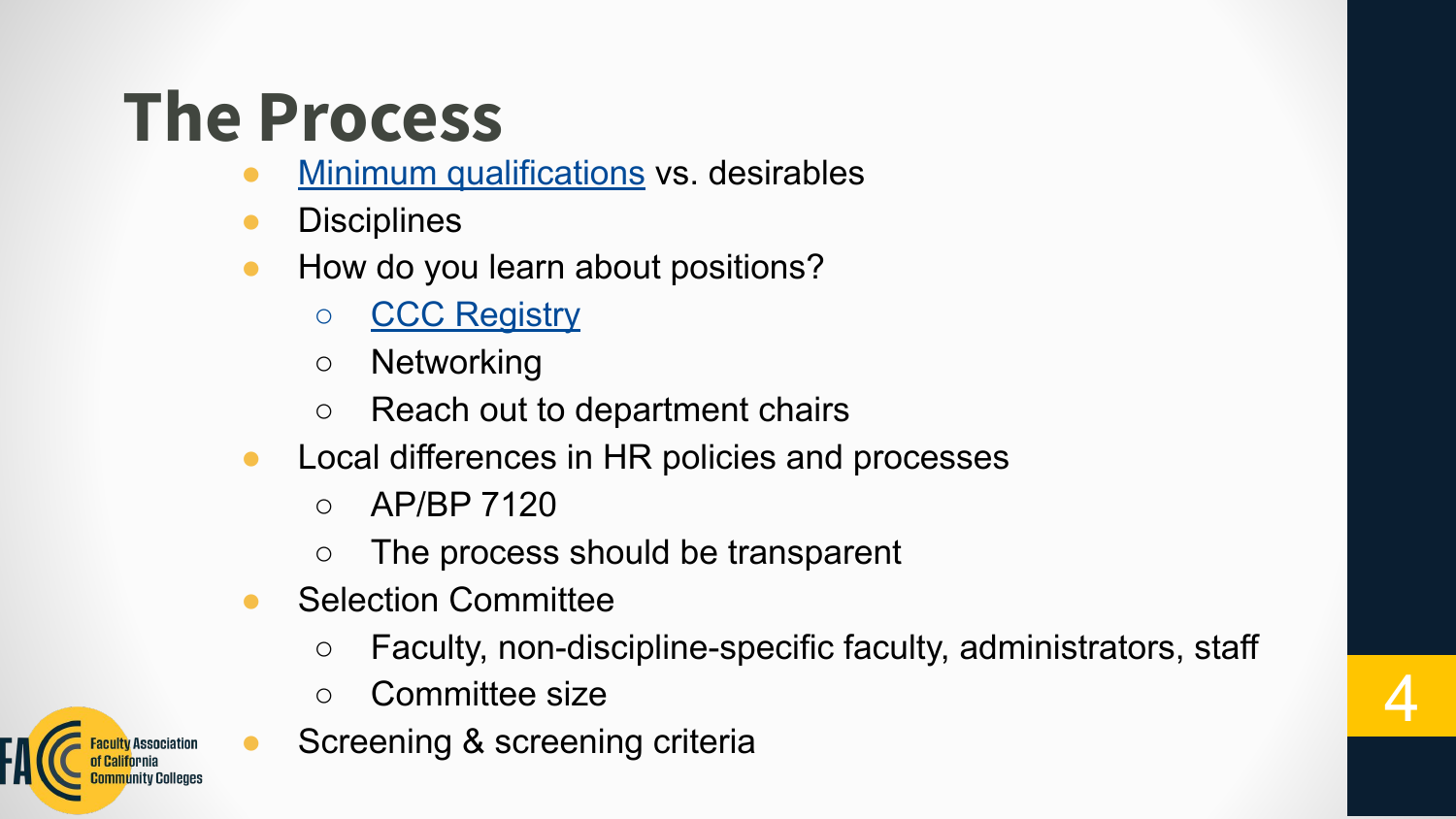#### **Sample Screening Criteria** .<br>V

| XX Disciple Position 2017<br>Position#                                                                                         |  |
|--------------------------------------------------------------------------------------------------------------------------------|--|
| <b>Sample Screening Criteria</b>                                                                                               |  |
| Applicants $\equiv$                                                                                                            |  |
| 1. Education: (0-10- pts.)                                                                                                     |  |
| 2. Experience: Here's where there may be a laundry list related to application and academia. (0-20 pts.)                       |  |
| 3. Diversity: Experience interacting positively with diverse populations (0-20 pts)                                            |  |
| 4. Technical Literacy: Integration of technology in the classroom, counseling, and profession. (0-20 pts.)                     |  |
| 5. Specialize experience working, such as working with basic skills learners, or field work in the sciences,<br>or (0-10 pts.) |  |
| 6. Answers to supplementary questions (if there are any).                                                                      |  |
| 7. Application: Completeness and grammatical accuracy of application (0-10 pts.)                                               |  |
| <b>TOTAL POINTS (100)</b>                                                                                                      |  |

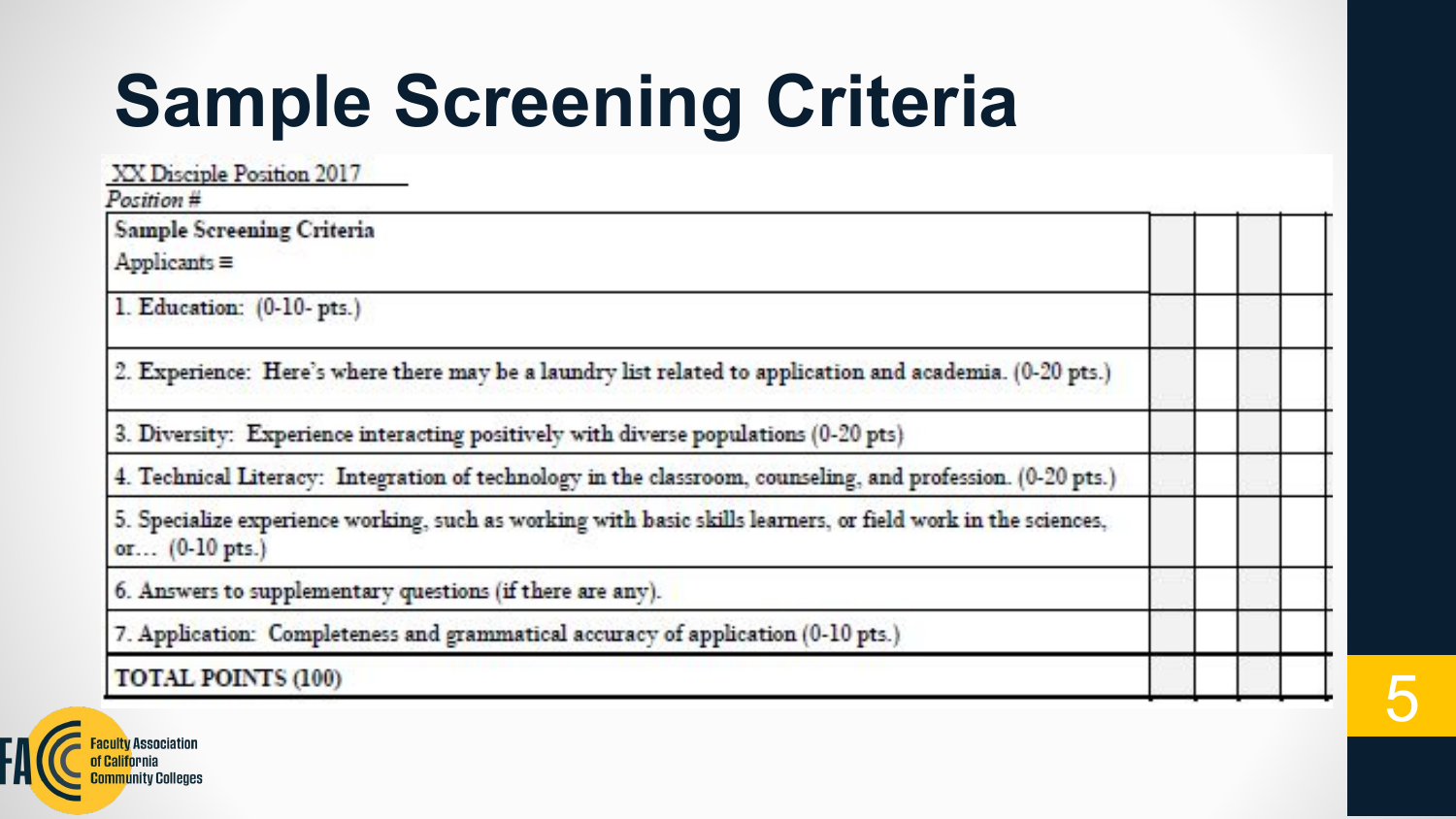# **Application**

• Job announcement

- Letter of intent
- **CV**
- References

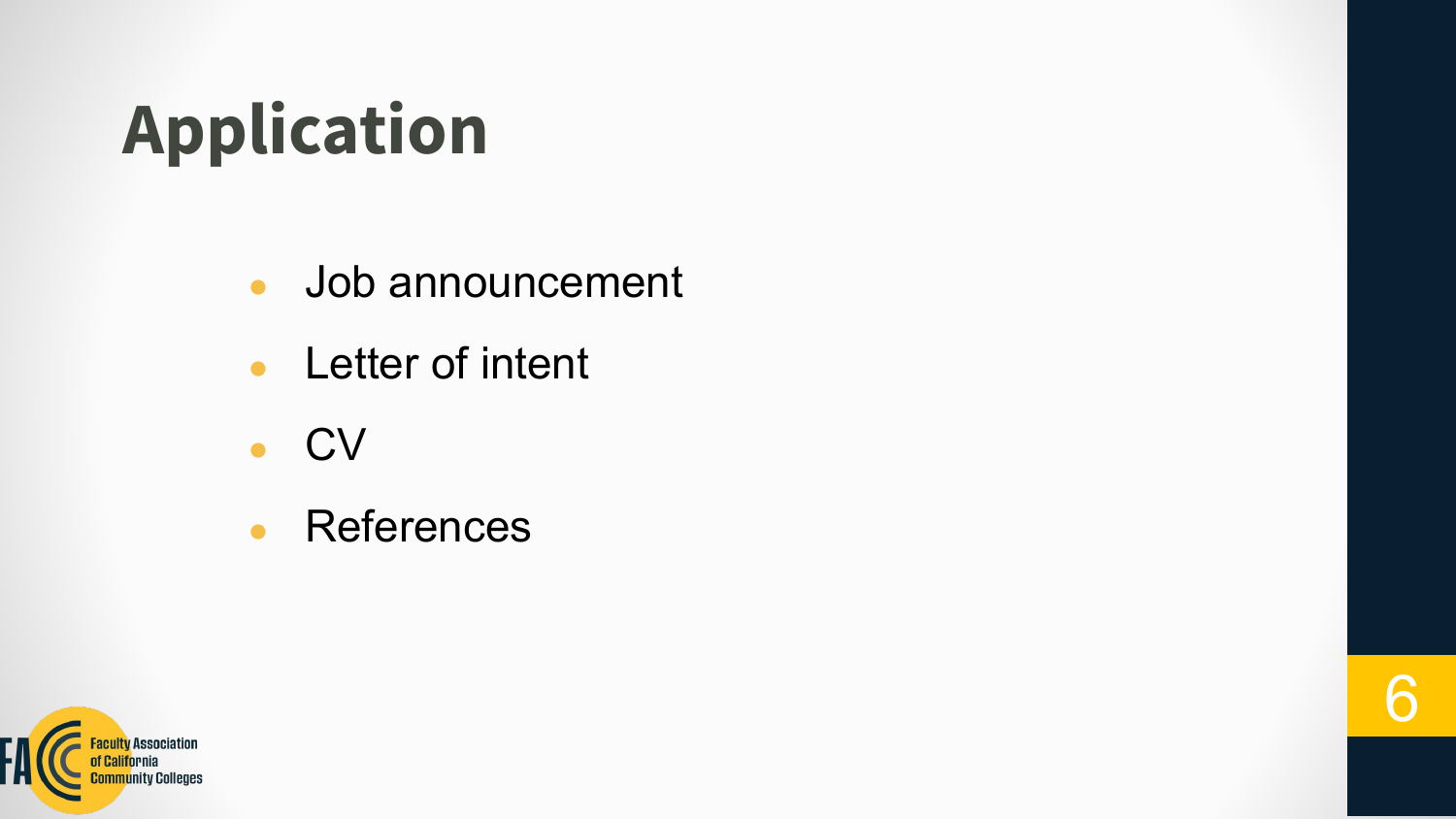### **Job Announcement**

Some Examples:

#### **[SBCC Biological Science Faculty](https://drive.google.com/file/d/1evujaAd9d82HZ_qZGrIIUhn2umLrMqJv/view?usp=sharing)** (new approach)

Southwestern College Human Resources is accepting applications for the following faculty vacancies Posting(s) are available to view/apply at <https://jobs.swccd.edu> :

- Assistant Professor of Administrative Justice
- Assistant Professor of Computer Aided Drafting and Design
- Assistant Professor of Asian American Studies (Asian American/Pacific/Ethnic Studies)
- Assistant Professor of Automotive Technology (2 positions)
- Assistant Professor of African American/Black Studies (Diaspora/Black Atlantic Studies)
- Assistant Professor of Child Development/Family Studies
- Assistant Professor of Communication (Journalism)
- Assistant Professor of Culinary Arts
- Assistant Professor of Economics (2 positions)
- Assistant Professor of Exercise Science (Health)
- Assistant Professor of Exercise Science (Yoga)
- Assistant Professor of History (Native American History/Native American Studies/Ethnic Studies)
- Assistant Professor of Mexican American Studies (Chicano/Chicana Studies)
- Assistant Professor of Nursing-Certified Nursing Assistant
- Assistant Professor of Paralegal
- Assistant Professor of Nursing-Certifical Nursing Assistant<br>• Assistant Professor of Paralegal<br>• Assistant Professor of Psychology

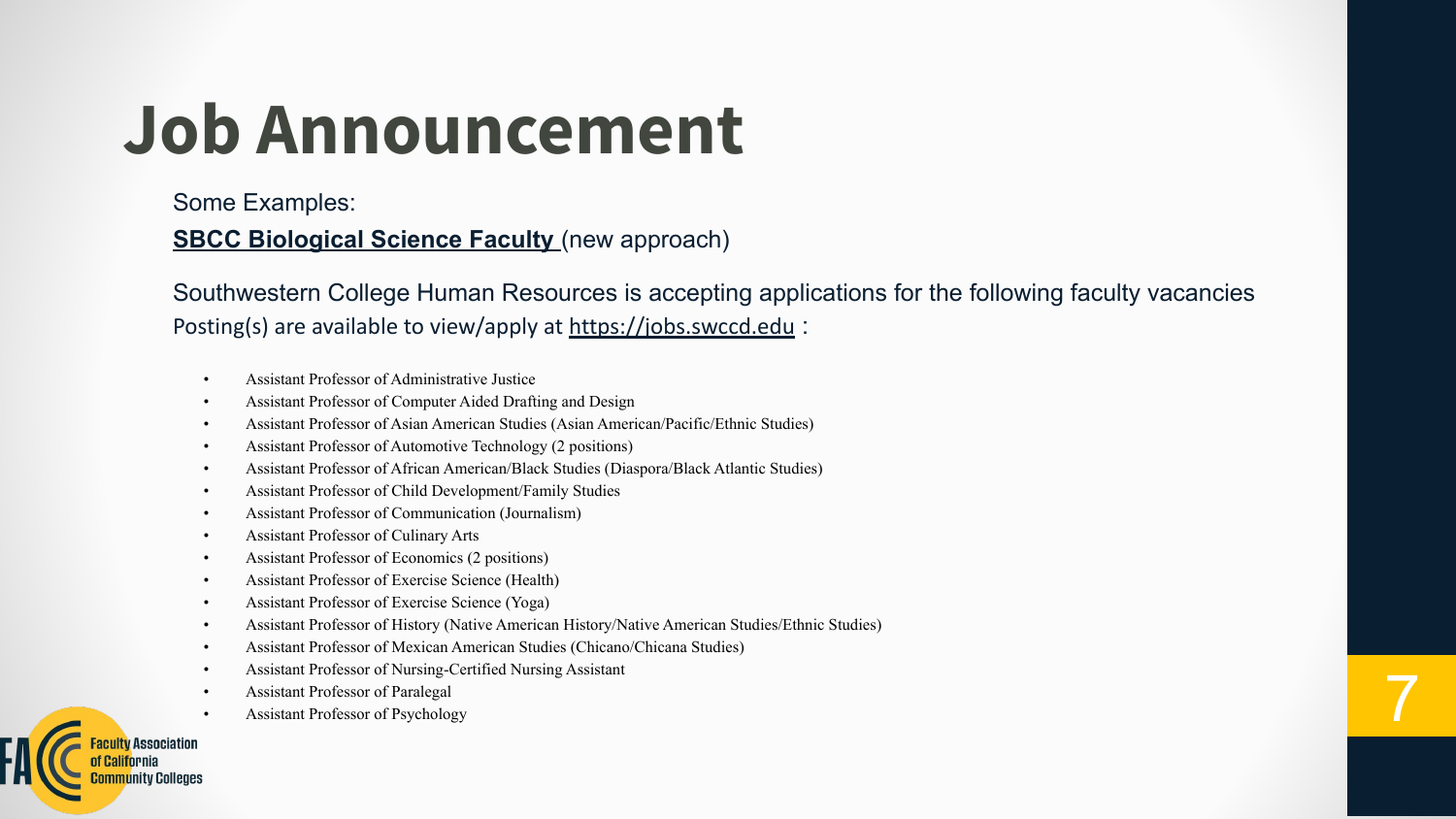#### **Letter of Intent**

- Focus: Why you are the perfect job applicant for THIS job
	- Be specific to the job announcement and description
	- Not a generic letter used for several applications
- Address "desired" qualifications
- PASSION for teaching and students
- List ties to the local community and college if applicable

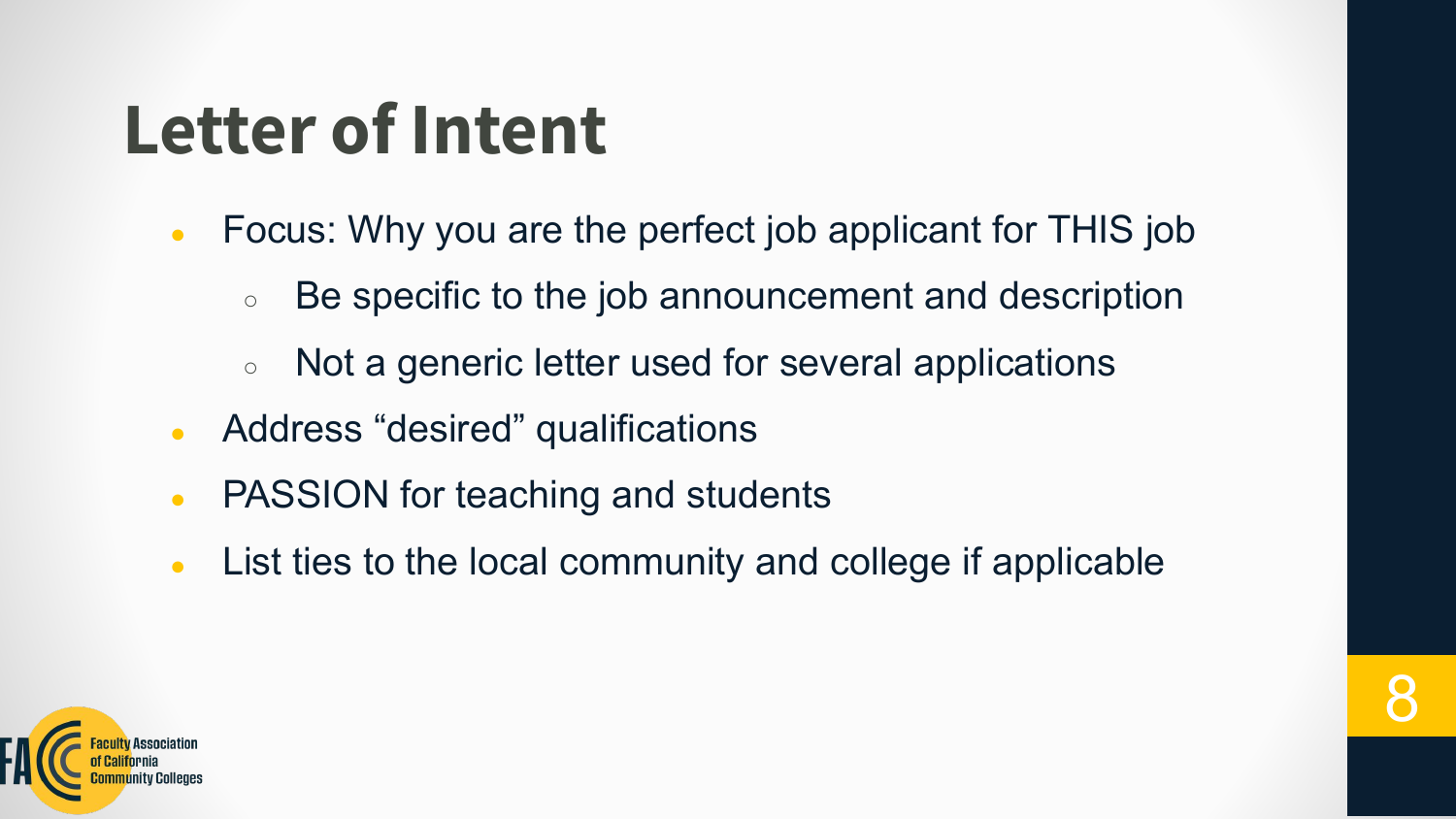#### **Resume or CV**

#### **It can be lengthy!**

- Teaching or Educational Support Services
- Use of technology experience in online teaching/services
- Committee work
- **Curriculum**
- Union work
- Include non-college work experience but link to an educational setting
- Publications
- Presentations
- Membership/work in professional organizations college or non college related (e.g. CalCPA, Association of Librariarians at Community Colleges or similar)
- Volunteer work 9

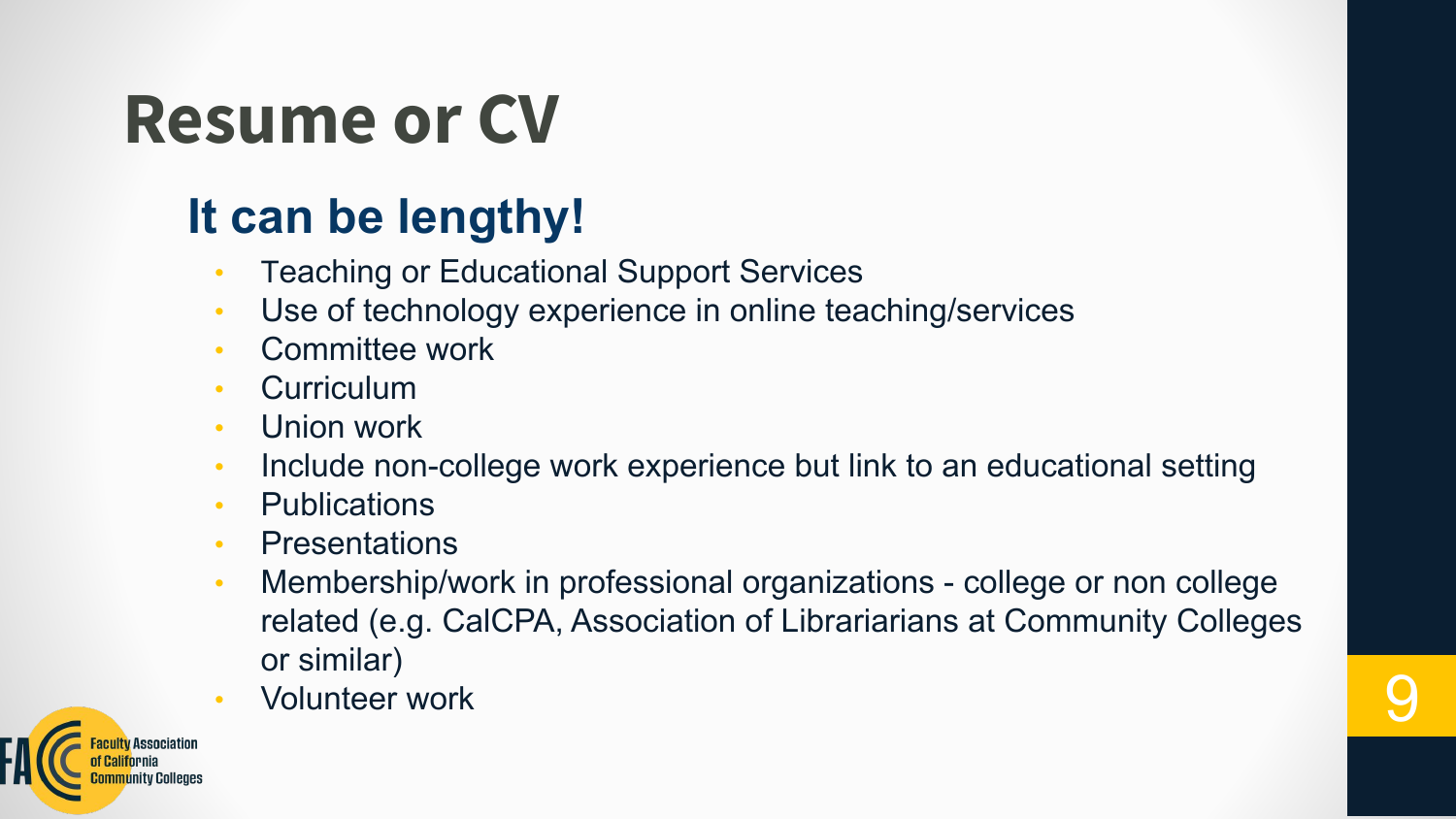### **References**

- Current connections with references
	- $\circ$  Let them know you are applying
	- Share your resume with highlights of your qualifications
- **Letters of reference** 
	- Recent and dated
	- Specific to you and the position
- Be creative, consider including reference writers "out of the box"

1

0

Especially in CTE

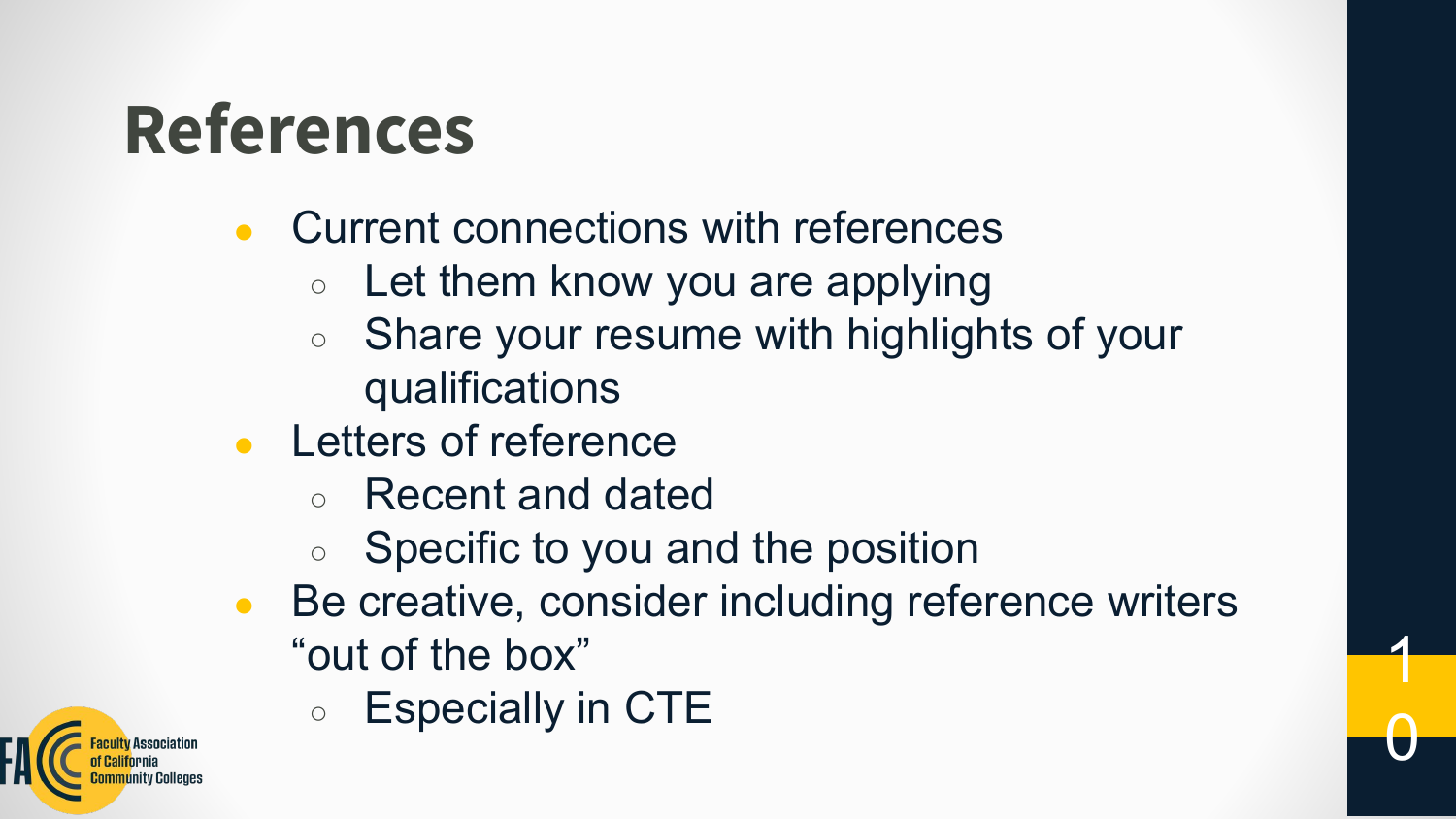### **Interview Preparation**

- Preparing do your research about the college and department!
	- Check out website, Academic Senate minutes etc.).
	- Check out department website, schedule listings, curriculum, program review etc.).

1

- **Sample Questions** 
	- What is it in your background…
	- Situational problem (i.e. disruptive student)
	- Equity or diversity
	- Do you have any questions for us?
	- Pre-write answers for questions that you anticipate.
- If you get questions ahead of time
	- Print them out and make extensive notes
- Dress appropriately

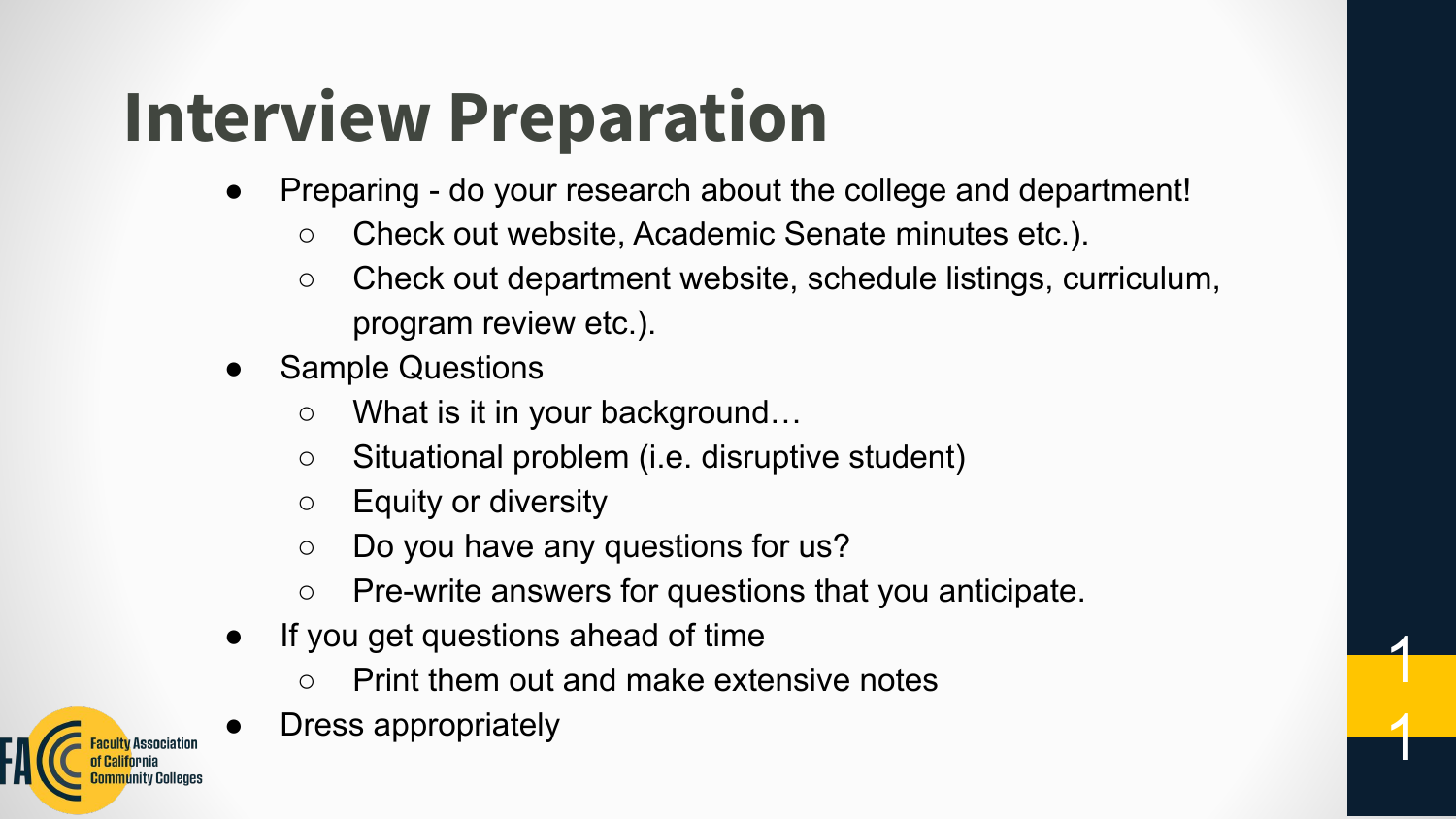### **Interview - First Level**

#### **Can you do the job?**

- Manage your time
- **Style** 
	- Approachable
	- Knowledgeable
	- Use specific examples include equity
	- Authentic and personal
	- While this is set up as a Q&A, try to incorporate conversational elements
- The insider pitfalls
	- Answer all the questions thoroughly
	- Don't assume the committee knows your experience or what you have done

1

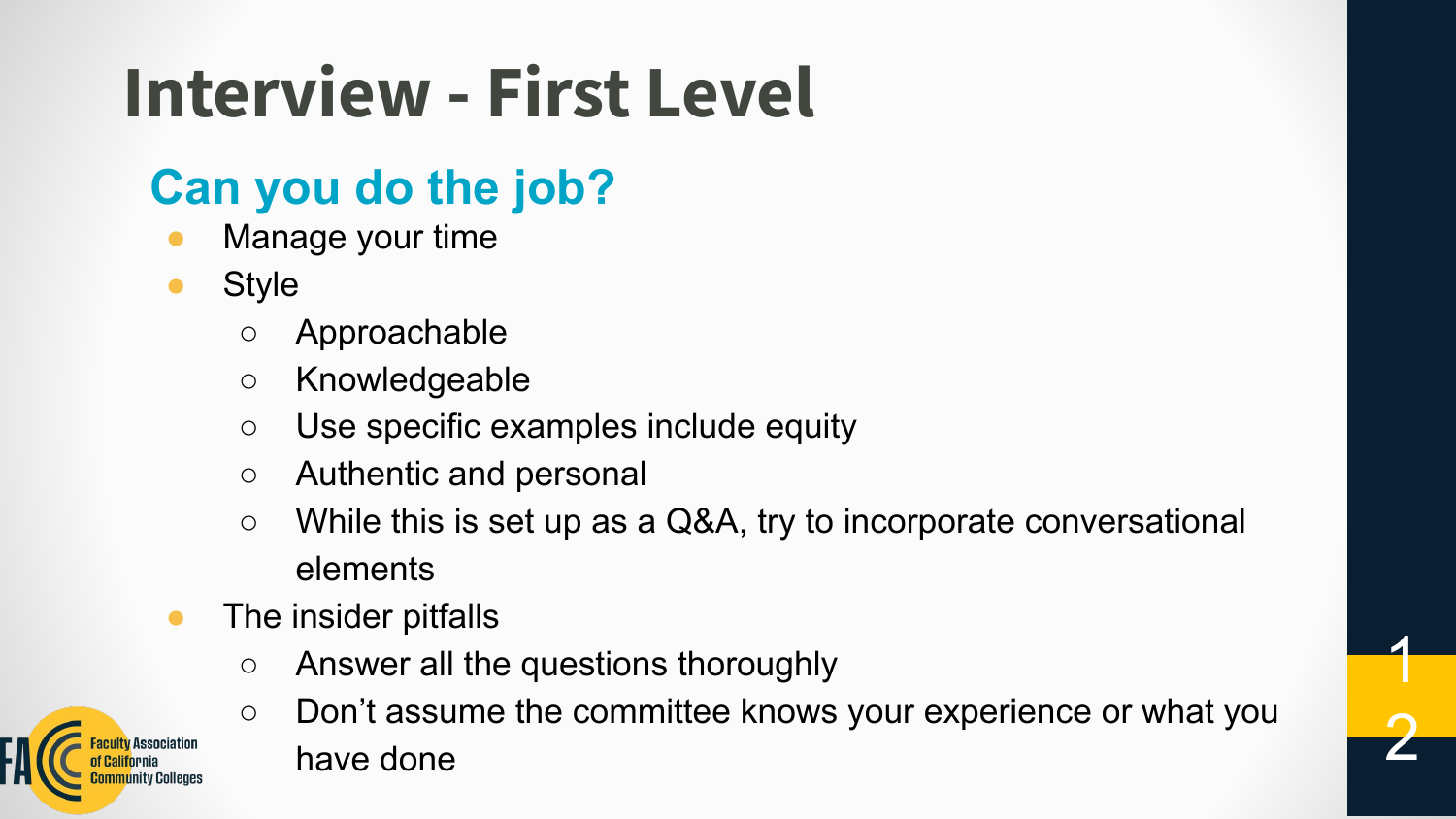### **Sample Interview Questions**

1. Tell us how your education, training and experiences have prepared you to become an assistant professor of XXX at xxx.

2. Describe how you employ technology in the classroom or counseling center. Using an example, explain the impact of technology on improving student learning outcomes.

3. How do you use assessment in your courses? Explain how the results modified your approach to teaching? <sup>1</sup>

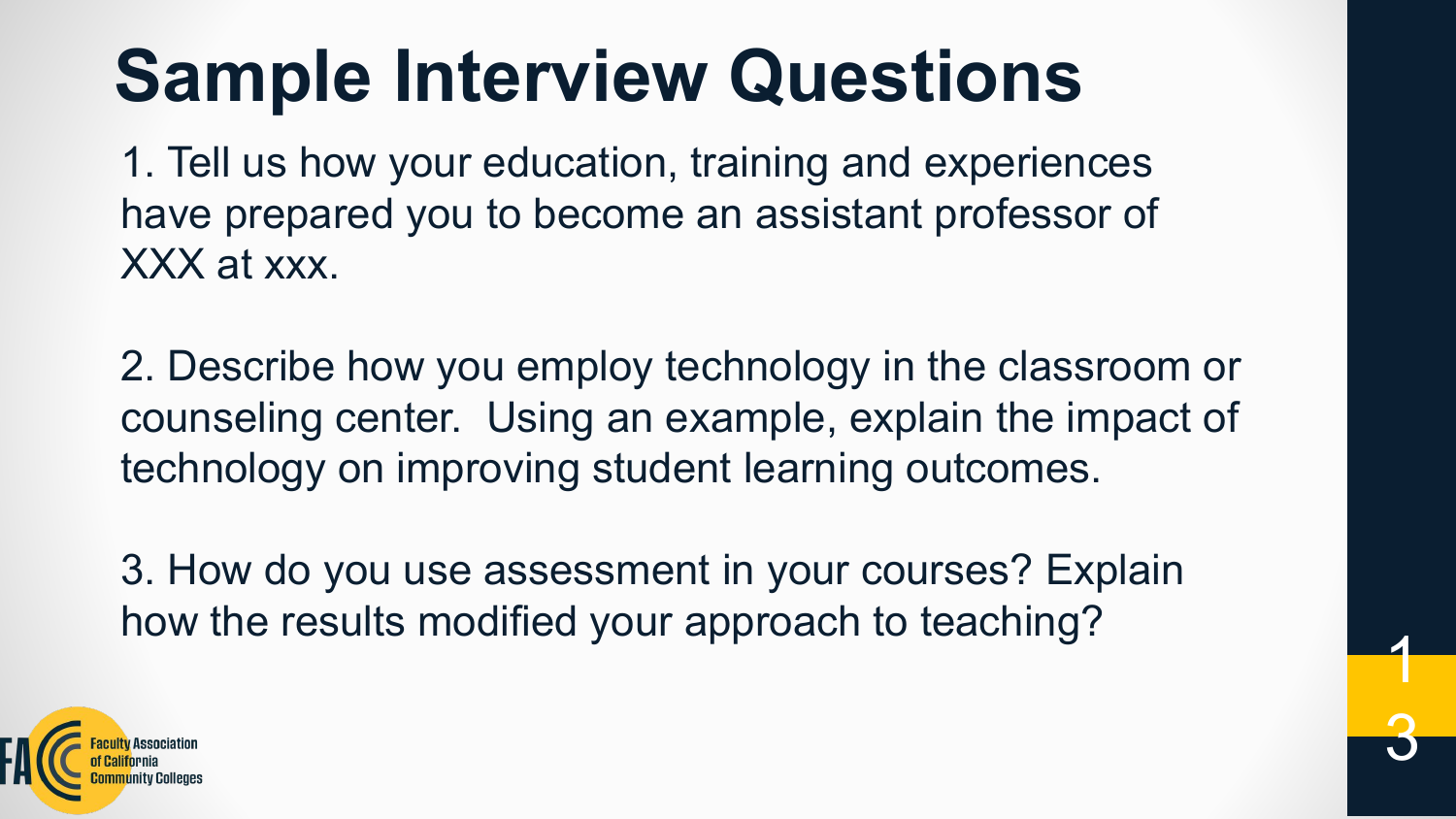### **Sample Interview Questions**

4. Outline three ways that you have infused a course with pertinent cultural information. Include your rationale, the materials and resources you used, and the impact on students.

5. Please explain your definition of student success. Share teaching strategies you have used or will use to promote student success in the classroom, library or counseling environment.

6. 10 Minute Teaching/Presentation Demo: (Instructions for it would be sent to you before the interview, included here, and located on the question sheet in front of the candidate)

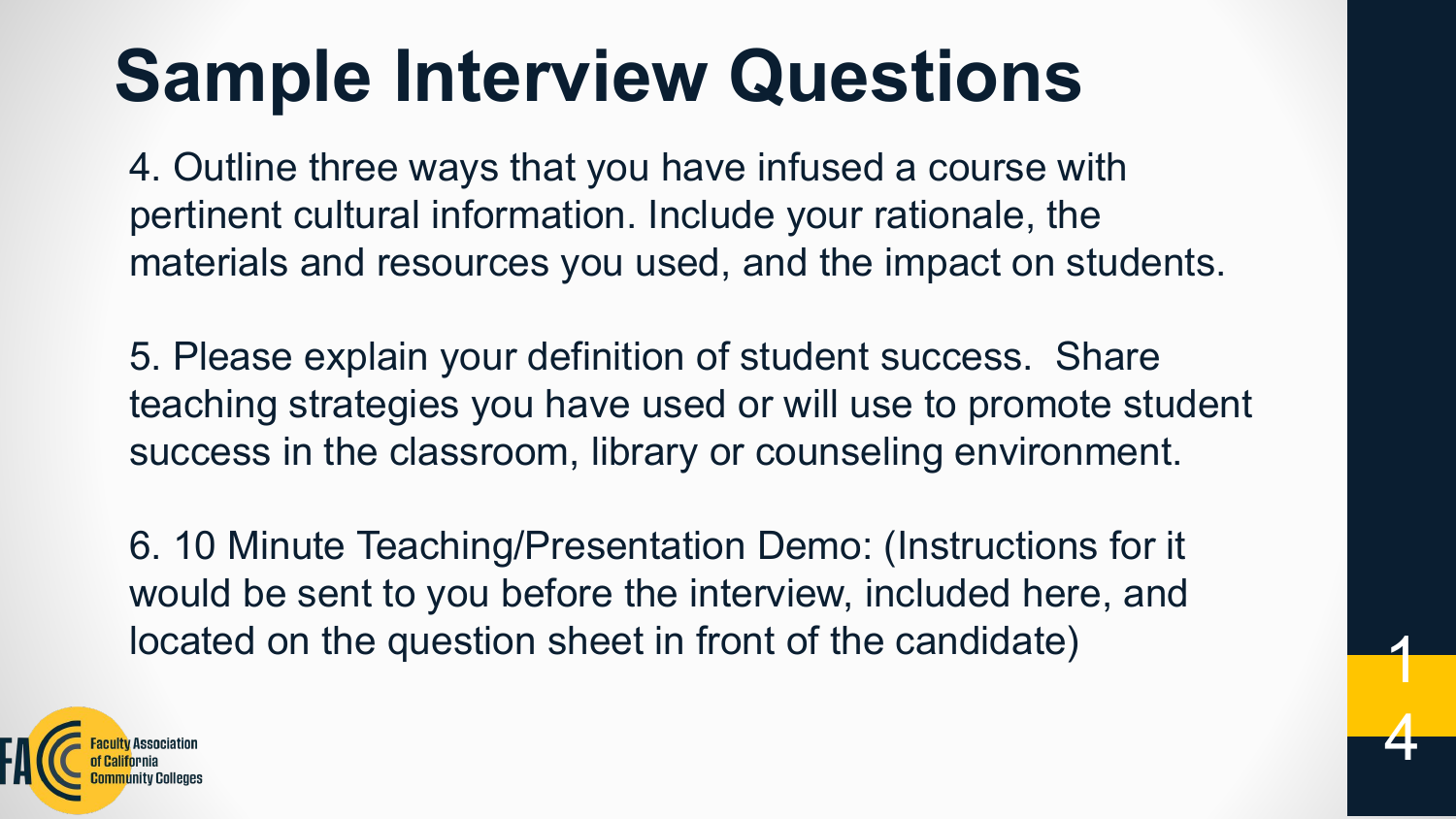### **Sample Interview Questions**

7. What specific strategies do you use to create an inclusive environment in your classroom and to communicate a value for diversity? Which have been the most successful and why?

8. How have you addressed plagiarism and/or cheating in your teaching? Explain what you do if you catch a student cheating.

9. Becoming a full-time tenure track professor requires much work outside the classroom or counseling office, how do you envision contributing to your department, the college, and the District?

10. We've come to the end of the interview. Is there anything you'd like to add or questions you have for the committee?

1

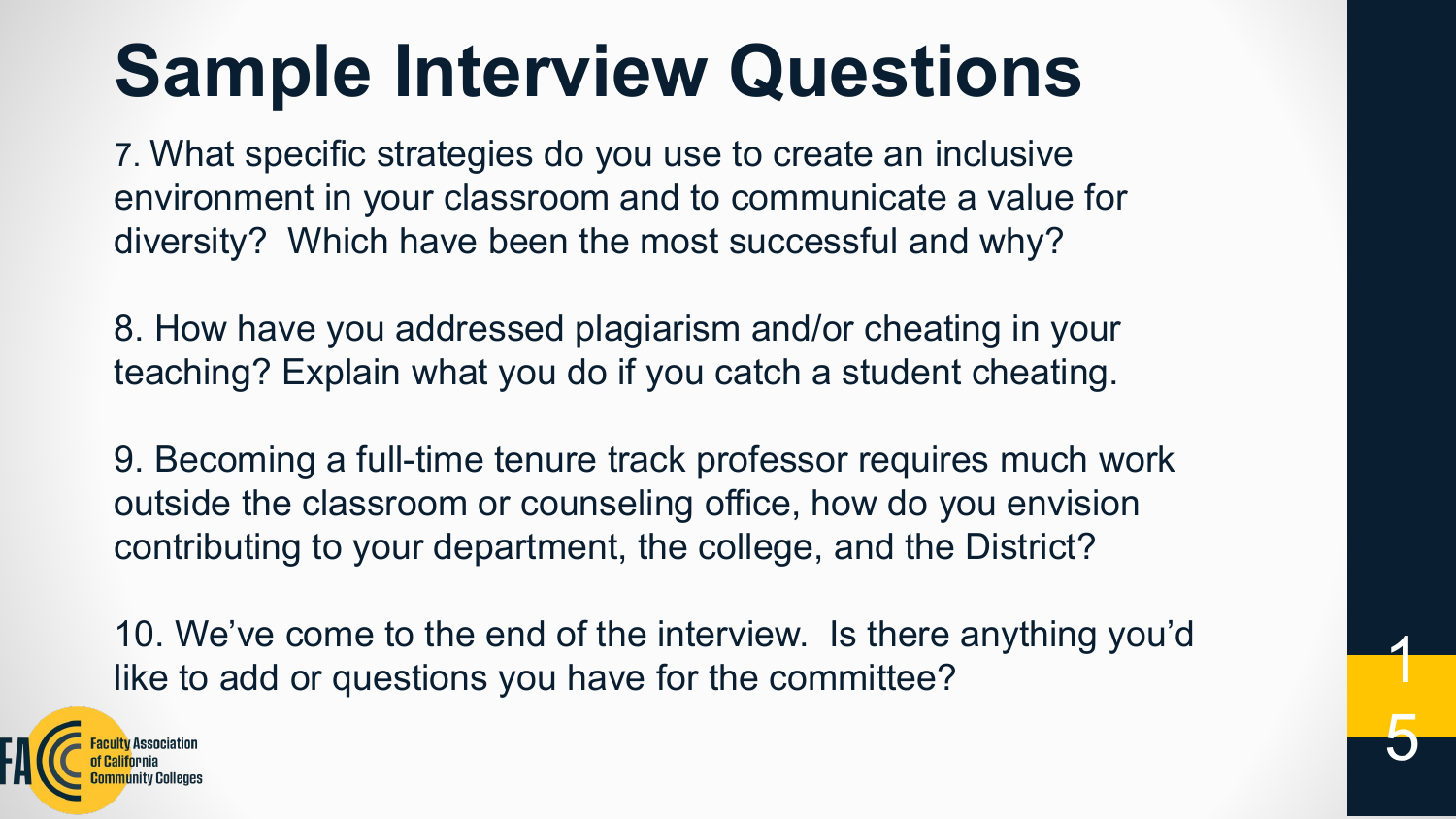#### **Talking about Diversity, Equity, Inclusion, Ableism**

- Writing prompt and interview question
- Prepare for equity questions in the interview.
- Integrate "diversity, equity, inclusion, and ableism" into other questions, not only an equity question itself.
	- Include a specific example of how you incorporate culturally responsive teaching in your curriculum.
- What is a good answer? Do's and Don'ts
	- What to include and not to include
	- Research example answers but do not use other people's stories or samples

6

Always make it personable, tie a personal story to it. Don't make things up.

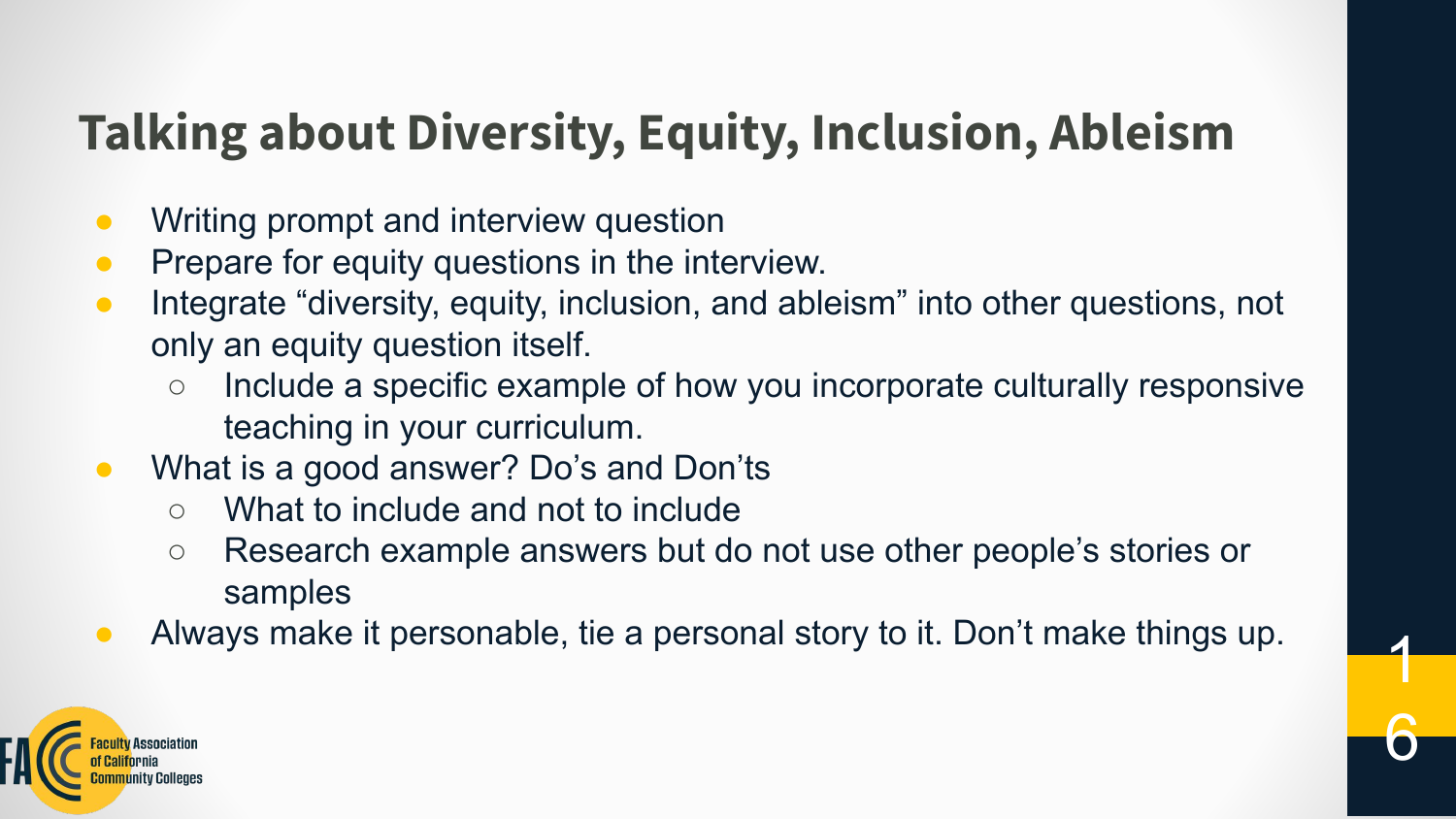# **Teaching Demo**

- Time to shine! TEACH, don't just talk about how you will teach
	- Deep knowledge and skill
- Stick to the instructions
	- $\circ$  Clear objectives sample of material depending on time (don't try to teach the whole semester - or chapter - in 12 minutes)
	- o Briefly explain where the lesson falls in the semester review and what's next
	- Mind the time limit
- Have Handouts, board markers, chalk whatever you need. Don't assume it is there.
- $\bullet$  Have a technology back up plan

Rehearse your teaching demo in front of colleagues, friends or family

1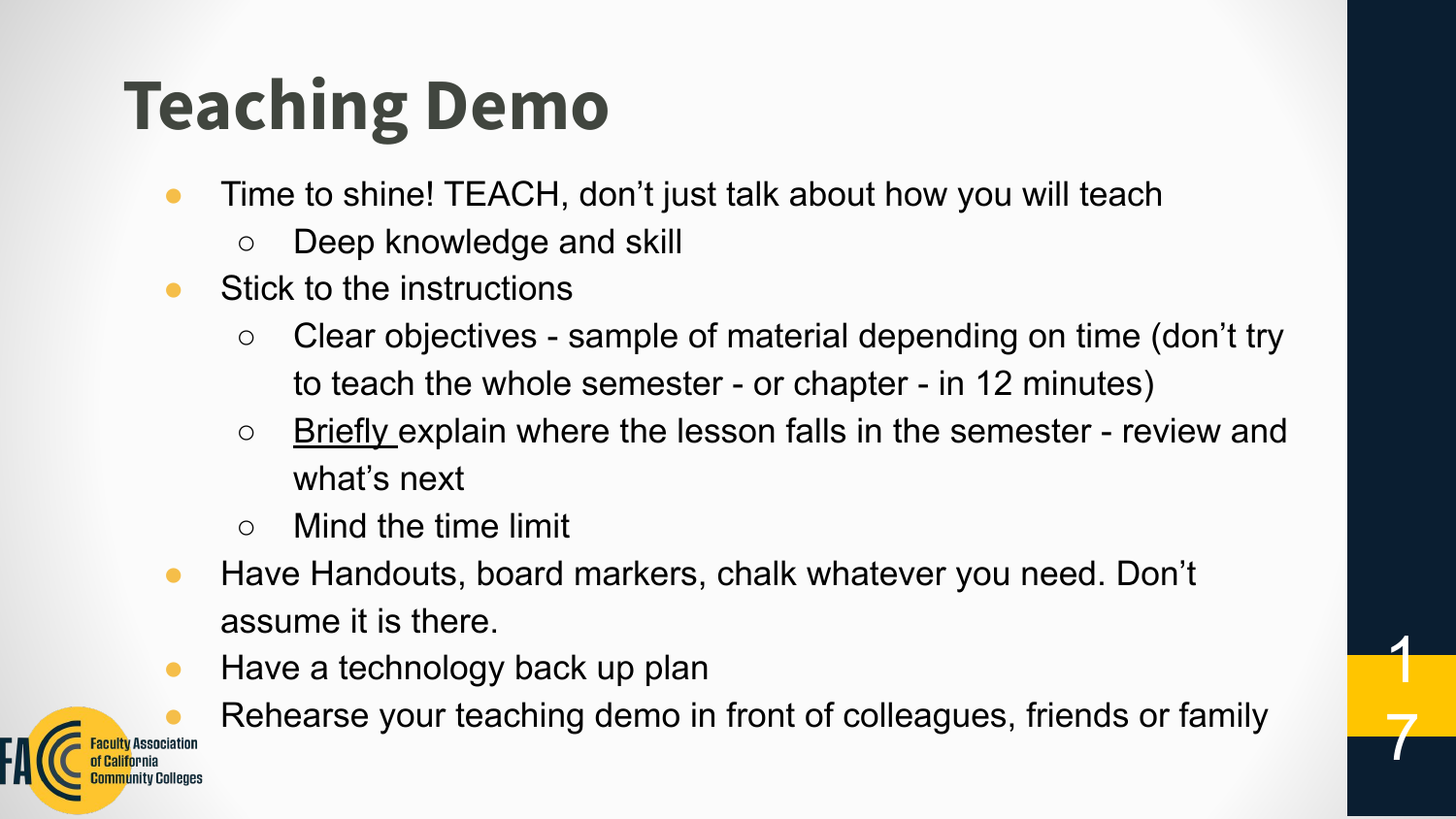# **Teaching Demo - The "Students"**

- Treat the committee as students
	- Students may be present
	- CONNECT with the students (real or pretend)
		- Make eye contact
		- Greet student upon entering the classroom ("Good") morning, students, it's so great that you are here, thank you.")

1

- Make it personable
- $\circ$  Refer to the students by name (if you know them)
- The demo must be interactive
- Have time for questions

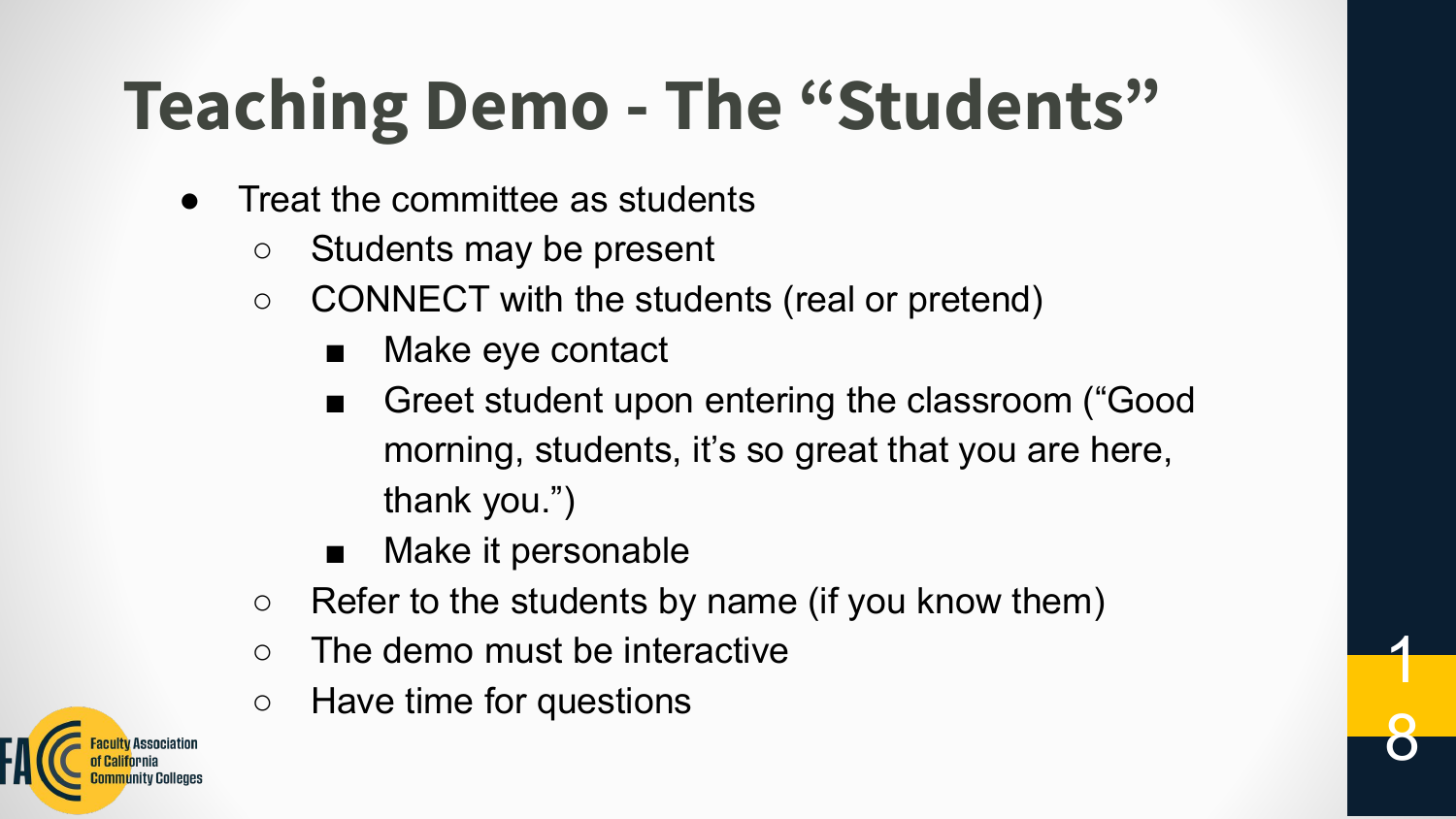### **Interview - Second Level**

#### **Are you a good fit for the district?**

- Ask who will be on this second level interview
	- Often more administrators
	- Prepare your answers for their level at the institution
- Important to make it clear that you are the one for THIS district
	- research i.e. Board Meetings, Newspaper articles, Senate Meetings, talk to someone you know there (if applicable)
	- In answers make it clear that you have done the research
- Connection to community, four-year colleges, industry
- The questions will be about more than teaching or your discipline

9

• What to wear - look sharp!

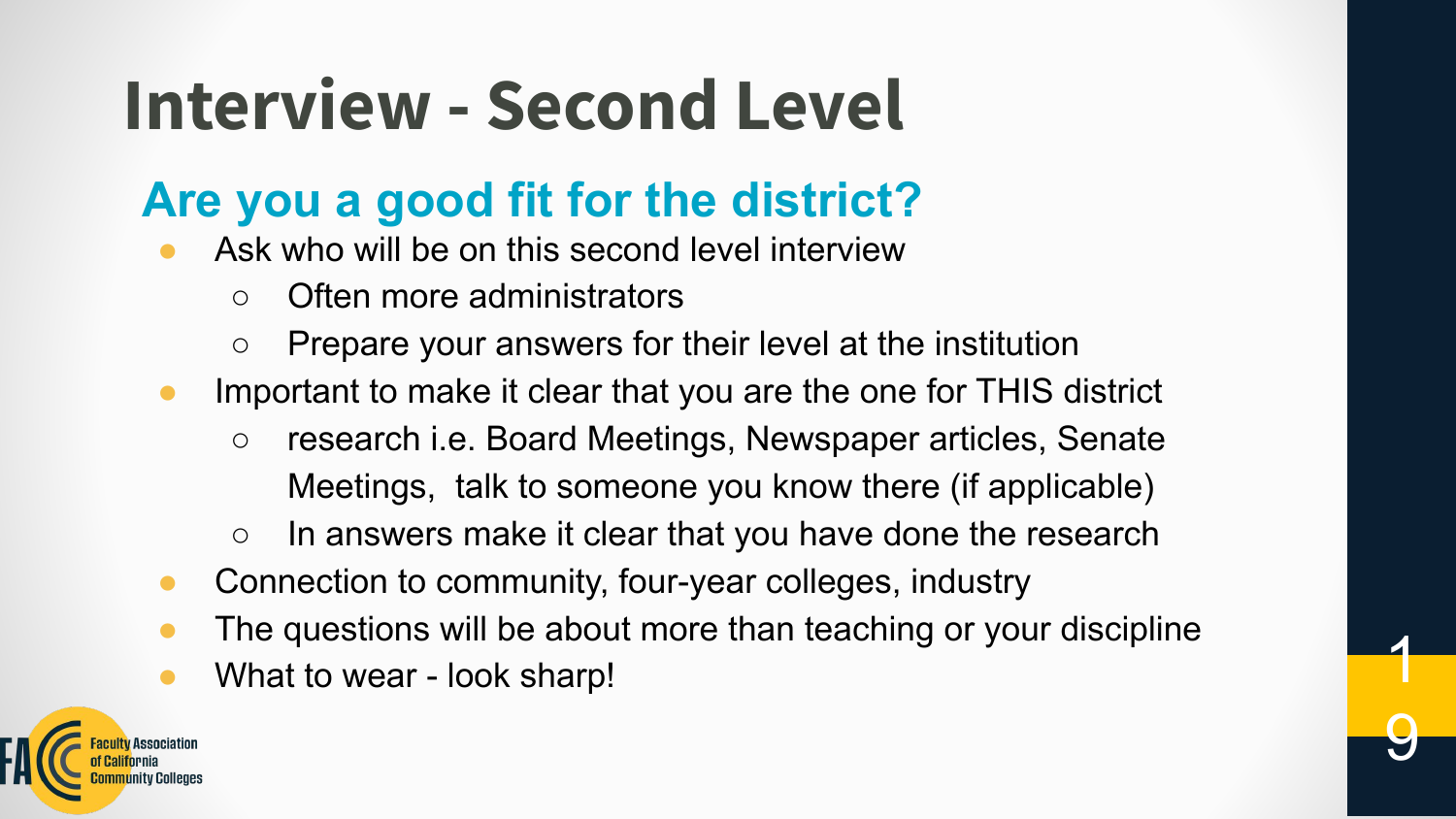### **Virtual Interview - Zoom concerns**

- Stable internet
- Back-up plan call in by phone
- Keep personal distractions and background noise to a minimum
- Turn off phones and notifications that might disrupt the call
- $\bullet$  Mute when not talking
- Use a Zoom background or be in a location that does not have a distracting live background
- Add position to Zoom name (click on the three dots)
- Use natural camera angle and lighting
- Test your Zoom and technology ahead of time